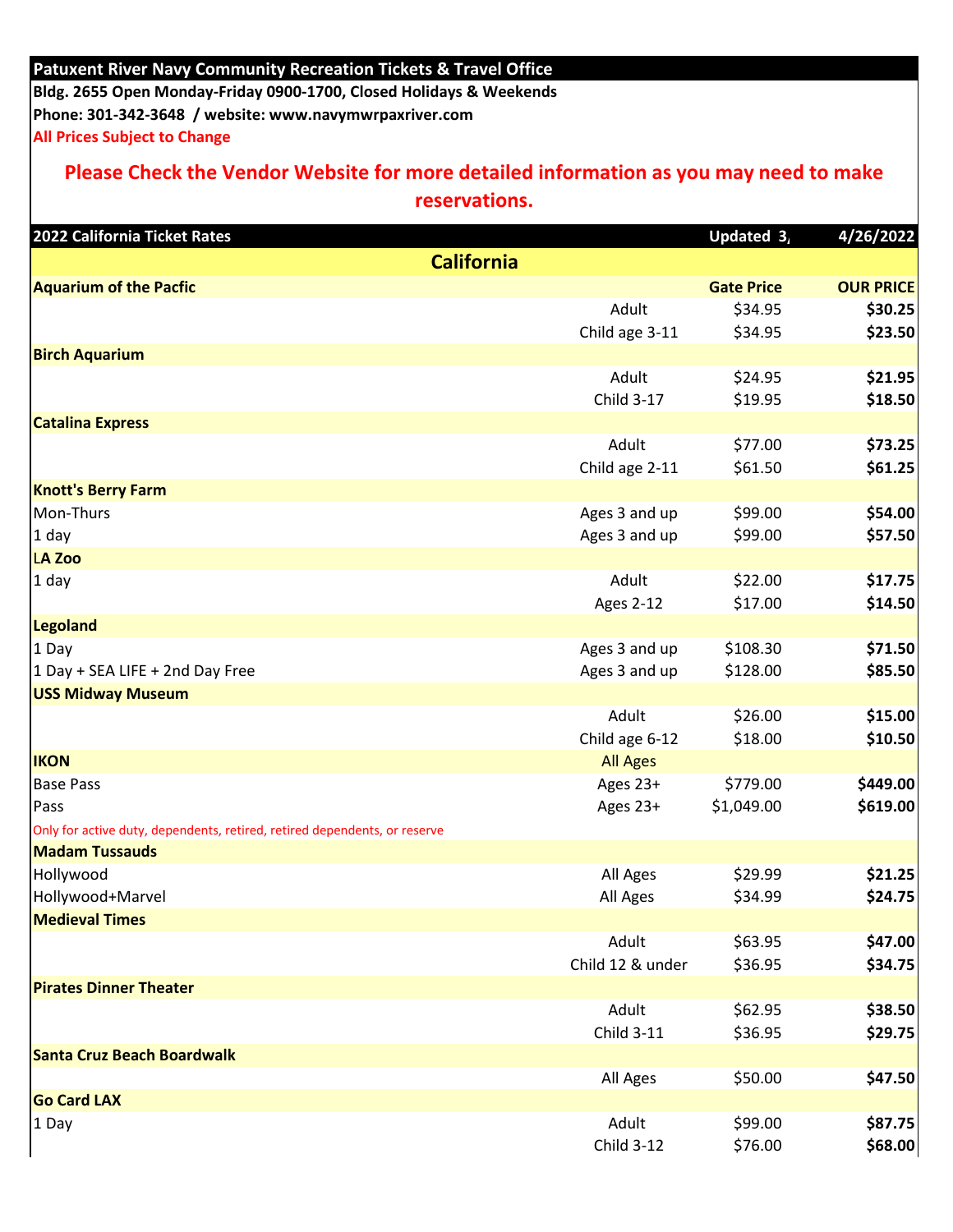| 2 Days                               | Adult              | \$149.00 | \$131.00 |
|--------------------------------------|--------------------|----------|----------|
|                                      | <b>Child 3-12</b>  | \$112.00 | \$99.00  |
| 3 Days                               | Adult              | \$229.00 | \$200.25 |
|                                      | <b>Child 3-12</b>  | \$194.00 | \$170.00 |
| 4 Days                               | Adult              | \$291.00 | \$253.75 |
|                                      | <b>Child 3-12</b>  | \$249.00 | \$217.50 |
| 5 Days                               | Adult              | \$310.00 | \$270.00 |
|                                      | <b>Child 3-12</b>  | \$279.00 | \$243.25 |
| 7 Day                                | Adult              | \$359.00 | \$312.50 |
|                                      | <b>Child 3-12</b>  | \$314.00 | \$273.50 |
| <b>Dana Wharf Sportfishing</b>       |                    |          |          |
| 1/2 Day/Twilight                     | All Ages           | \$51.00  | \$29.25  |
| $3/4$ Day                            | All Ages           | \$69.00  | \$46.00  |
| <b>Whale Watching</b>                | Adult              | \$49.00  | \$25.25  |
|                                      | Child age 3-12     | \$29.00  | \$13.50  |
| <b>Big Bear &amp; Snow Summit</b>    |                    |          |          |
| Regular                              | Adult              | \$117.30 | \$103.75 |
|                                      | Teen               | \$46.92  | \$42.00  |
|                                      | Child              | \$95.88  | \$85.00  |
|                                      | SR.                | \$95.88  | \$85.00  |
| Value                                | Adult              | \$100.98 | \$82.75  |
|                                      | Teen               | \$82.62  | \$68.50  |
|                                      | Child              | \$40.80  | \$33.25  |
|                                      | SR.                | \$82.62  | \$68.50  |
| <b>Mammoth Mountain Ski</b>          |                    |          |          |
| $1$ -day                             | <b>Adult 18-64</b> | \$154.00 | \$98.25  |
|                                      | <b>Child 5-12</b>  | \$84.00  | \$44.25  |
|                                      | SR 65+/Youth 13-17 | \$150.00 | \$80.50  |
| <b>Six Flags Magic Mountain</b>      |                    |          |          |
| $1$ day                              | Ages 3 and up      | \$99.00  | \$60.75  |
| <b>Universal Studios Hollywood</b>   |                    |          |          |
| 1 day $*$                            | Ages 3 and up      | \$144.00 | \$110.75 |
| 12 month Silver Annual Pass *        | Ages 3 and up      | \$209.00 | \$149.00 |
| *Blackout dates apply                |                    |          |          |
| <b>San Diego</b>                     |                    |          |          |
| <b>Aquatica San Diego</b>            |                    |          |          |
| $1$ -day                             | Ages 3 and up      | \$50.98  | \$37.75  |
| SeaWorld/Aquatica                    | Ages 3 and up      | \$123.98 | \$90.50  |
| SeaWorld/Aquatica Splash             | Ages 3 and up      | \$131.98 | \$115.00 |
| SeaWorld/Aquatica Silver Pass        | Aged 3 and uo      | \$159.99 | \$149.75 |
| <b>SeaWorld San Diego</b>            |                    |          |          |
| 1 Day                                | Ages 3 and up      | \$99.99  | \$48.80  |
| 1 Day with All Day Dine              | Ages 3 and up      | \$129.97 | \$97.50  |
| 1 Day with (1) Child Free (ages 3-9) | Ages 10+           | \$139.59 | \$97.50  |
| <b>Fun Card</b>                      | Ages 3 and up      | \$103.98 | \$79.50  |
| <b>Silver Pass</b>                   | Adult              | \$163.00 | \$145.25 |
| <b>San Diego Zoo</b>                 |                    |          |          |
| $1$ -day                             | Adult              | \$67.00  | \$53.75  |
|                                      | Child age 3-11     | \$57.00  | \$45.50  |
|                                      |                    |          |          |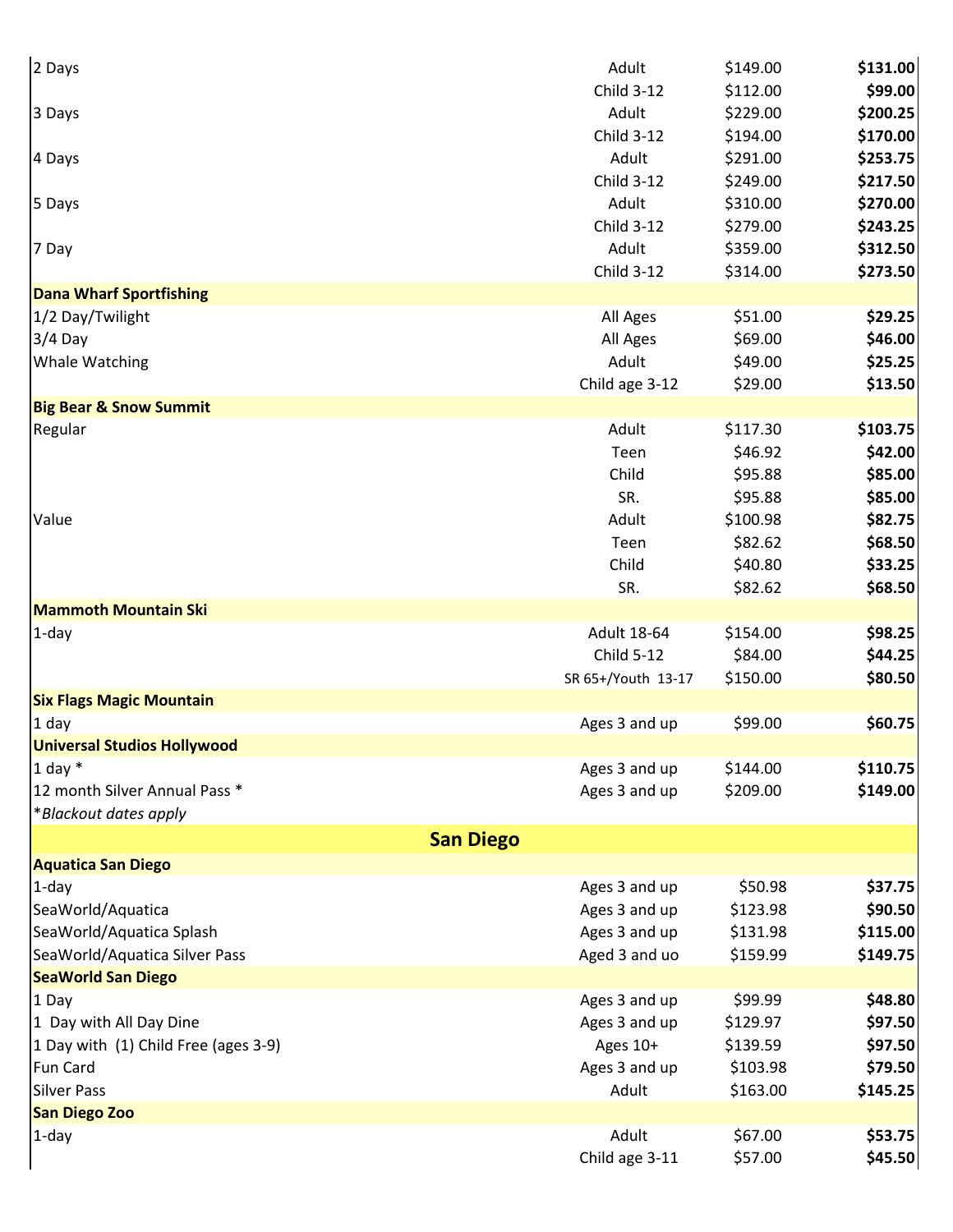| Animals in Action (exclude admission to San Diego Zoo)     | Ages 5+             | \$95.00  | \$94.25  |
|------------------------------------------------------------|---------------------|----------|----------|
| Inside Look Tour (exclude admission to San Diego Zoo)      | All ages            | \$95.00  | \$94.25  |
| <b>Safari Park</b>                                         |                     |          |          |
| $1$ -day                                                   | Adult               | \$67.00  | \$53.75  |
|                                                            | Child age 3-11      | \$57.00  | \$45.50  |
| San Diego Zoo & Safari Park 2-Visit Pass                   | Adult               | \$110.00 | \$109.00 |
|                                                            | Child age 3-11      | \$100.00 | \$99.00  |
| Behind the Scenes Safari (exlude admission to Safari Park) | All ages            | \$95.00  | \$94.25  |
| Flightline Safari (exlude admission to Safari Park)        | Ages 8+             | \$82.00  | \$81.25  |
| Wildlife safari (exlude admission to Safari Park)          | Ages 3 +            | \$95.00  | \$94.25  |
| <b>Hornblower Cruises San Diego</b>                        |                     |          |          |
| 1 hour cruise                                              | Adult               | \$30.00  | \$23.25  |
|                                                            | Child               | \$15.00  | \$13.25  |
| 90 minutes                                                 | Adult               | \$35.00  | \$27.00  |
|                                                            | Child               | \$17.50  | \$15.50  |
| <b>Brunch</b>                                              | Adult               | \$104.14 | \$92.00  |
|                                                            | Child               | \$74.20  | \$69.00  |
| Dinner (Price varies on Fri, Sat and Sun)                  |                     |          |          |
| Sights & Sips Cruises                                      | Adult               | \$58.65  | \$51.75  |
|                                                            | Child               | \$43.99  | \$39.00  |
| <b>Maritime Museum</b>                                     |                     |          |          |
|                                                            | Adult               | \$18.00  | \$15.00  |
|                                                            | Child age 3-12      | \$8.00   | \$9.00   |
| <b>Flagship Cruises &amp; Whale Watching</b>               |                     |          |          |
|                                                            | Adult 13+           | \$50.00  | \$42.50  |
|                                                            | Child 4+            | \$25.00  | \$23.00  |
| <b>Go Card San Diego</b>                                   |                     |          |          |
| 1 Day                                                      | Adult               | \$102.00 | \$90.50  |
|                                                            | <b>Child 3-12</b>   | \$94.00  | \$83.50  |
| 2 Days                                                     | Adult               | \$159.00 | \$139.75 |
|                                                            | <b>Child 3-12</b>   | \$149.00 | \$131.00 |
| 3 Days                                                     | Adult               | \$199.00 | \$174.25 |
|                                                            | <b>Chlid 3-12</b>   | \$189.00 | \$165.50 |
| 4 Days                                                     | Adult               | \$267.00 | \$233.00 |
|                                                            | <b>Child 3-12</b>   | \$242.00 | \$211.25 |
| 5 Days                                                     | Adult               | \$299.00 | \$260.50 |
|                                                            | <b>Child 3-12</b>   | \$257.00 | \$224.25 |
| 7 Days                                                     | Adult               | \$328.00 | \$285.75 |
|                                                            | Child 3-12          | \$289.00 | \$252.00 |
| Pick 3                                                     | Adult               | \$90.00  | \$80.00  |
|                                                            | <b>Child 3-12</b>   | \$72.00  | \$64.50  |
| Pick 4                                                     | Adult               | \$117.00 | \$103.25 |
|                                                            | <b>Child 3-12</b>   | \$94.00  | \$83.50  |
| Pick 5                                                     | Adult               | \$129.00 | \$113.75 |
|                                                            | <b>Child 3-12</b>   | \$109.00 | \$96.50  |
| Pick 7                                                     | Adult<br>Child 3-12 | \$148.00 | \$130.25 |
| <b>San Diego Old Town Trolley</b>                          |                     | \$129.00 | \$113.75 |
| San Diego Old Town Trolley Tour                            | Adult               | \$46.00  | \$39.50  |
|                                                            |                     |          |          |